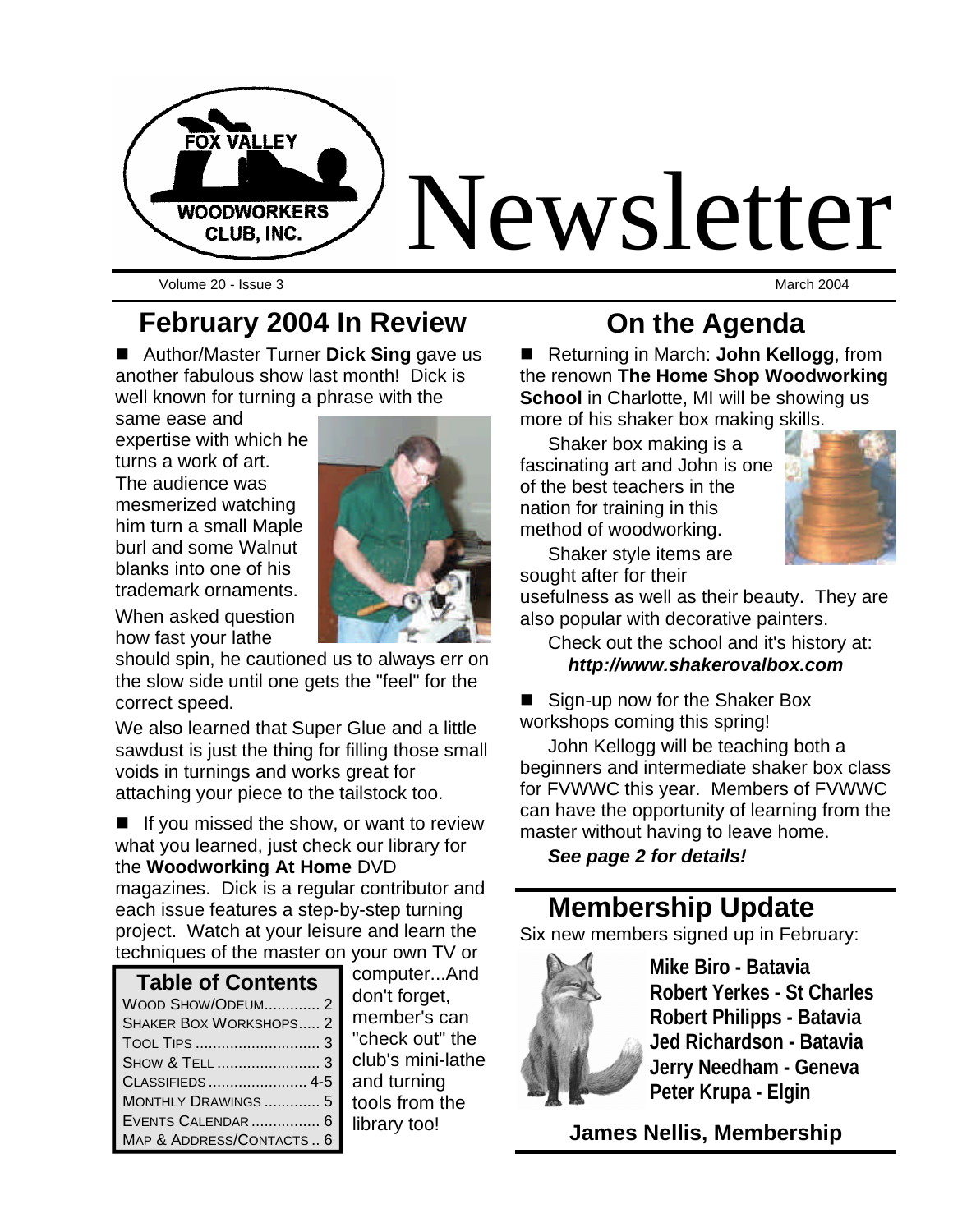### *We Need You at the Wood Show!*

#### **http://www.thewoodworkingshows.com/**

The Spring 2004 Woodworking Show is coming!

On April 16th, 17th & 18th at the Odeum in Villa Park we will again display some of the Show & Tell items we have enjoyed over the years and highlight our club activities.

As always, member's are needed to lend a hand, all 3 days, from setup to tear down. The work isn't hard, the rewards are many and it's a lot of fun.



If you can give us an hour or two helping in the booth, you will earn the undying gratitude of myself and the club and extra perk of free entrance to the show. The only prerequisite

is a smile and club enthusiasm. There are always members handy to field the tougher questions so don't hesitate — *sign up now!*

We also need your projects to show off our combined skills and interests. You may either bring these to the show or the April meeting (where they will be treated with the utmost care until their return at the meeting in May).



Sign up at the next meeting or contact me at (815) 824-8038 or valarry@earthlink.net to volunteer.

*Thank you for your support.*

#### **Larry McHone, Show Chairman**

### **Shaker Box Workshops**

#### **Basic Class: May 14th & 15th**

1.5 days of Basic instructions on Fri. 6 p.m. to 10 p.m. and Sat. 8:30 a.m. to 4:00 p.m.

You will build a set of 5 nested cherry wood oval Shaker boxes that are included in the workshop fee of \$125 per person which includes a buffet lunch on Saturday.

#### *Get your reservations in early -- Basic Class limited to the first 18 applicants paid by end of the May 3rd meeting.*

#### **Intermediate Class: Jun 11th, 12th & 13th (Prerequisite: Basic Class)**

2.5 days of Intermediate instruction on Fri. 6 p.m. to 10 p.m., Sat. 8:00 a.m. to 4:00 p.m. and 8:00 a.m. to 4:00 p.m. on Sunday.

Each registrant will be given a detailed list of project choices with completion time, wood choices and cost to send back to Kellogg (Project costs will be collected at the workshop and he will bring extra ones to buy at the workshop too.) Workshop fee is \$165 per person and includes 2 buffet lunches on weekend and a free #2 fixedhandle carrier to build.

*Intermediate Class limited to the first 14 applicants paid by the end of the June 1st meeting.*

See me at the next meeting to enroll or mail your reservation to the club at:

**FVWWC PO Box 1041 Batavia, IL 60510**



Linda G. Christensen, Editor/Webmaster

ÿ*Refunds for full amount available till 10 days prior to the workshop -- ONLY. Last minute cancellations will be eligible for a refund of \$75 for May or \$60 for June.*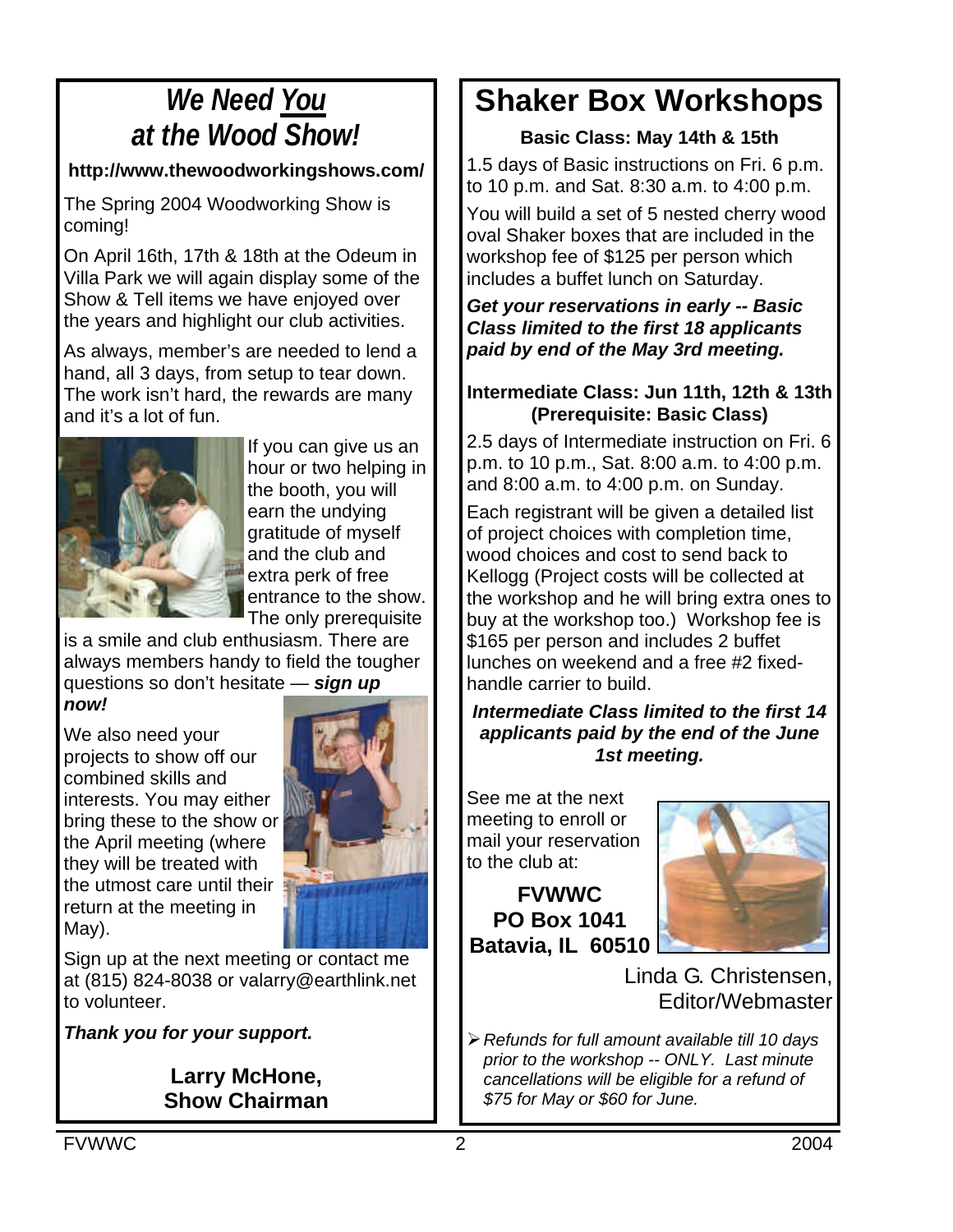h *Reprinted from: http://www.woodworkingtips.com/woodtips/wbtip02.html*





### **Cutting Wide Boards on a Table Saw**

**C**rosscutting wide boards on my table saw has always been a challenge. The pieces are awkward to handle, and it's hard to control my miter gauge when its head is off the table. I know some saws have a T-slot in the table and a miter gauge bar with a plate that catches in the slot. But mine isn't equipped this way.

That makes it difficult to hold everything and guide the board. I've had cuts come out crooked, and I got concerned that the blade might bind in the kerf, causing the board to kick back.

To make cutting wide boards easier, I turn my miter gauge around, so the miter gauge head is in front of my board, instead of behind. I hold the workpiece snug against the gauge with my left hand, and use my right to push the workpiece through.

On some boards, the miter gauge head may be off the saw table when you complete your cut, so make sure you keep a firm grip on the gauge.

#### *Pat Ericksen San Francisco, CA*



### **Show & Tell**

The February Show & Tell session brought us the following projects:

- •**Darrel Anderson**: Cross made from 100 yr. old Walnut heartwood with a Tung Oil finish.
- •**Gail Madden**: Unfinished Ash Picture Frame.
- •**Frank Wardell**: Jewelry Box in Walnut with wipe on Varnish finished.
- •**Ken Runyan**: Column (to be split into two 1/2 columns) of unfinished Maple.
- •**Dick Bigler**: Tasting Spoon with Oil finish made from wood of an unknown type salvaged from a packing crate.
- **Jim Gill**: Variety of Jigs made from unfinished scrap wood.
- •**Dennis Szymczak**: Scroll Saw Work made of Aspen and finished in Polyurethane.
- •**Paul Dehnert**: Eagle Feather in Oak with Minwax Clear Poly.



Drawing winners of the S&T drawing were:

- **1. Gail Madden: Plastic Bucket**
- **2. Dick Bigler: 17 Pc. Tool Kit**
- **3. Dennis Szymczak: Prybar**

### **4. Paul Dehnert: Scroll Saw Blades**

Can't wait to see what next month brings, it's always inspiring to see what others have done and start planning a new project of your own!

#### *See You There!!!*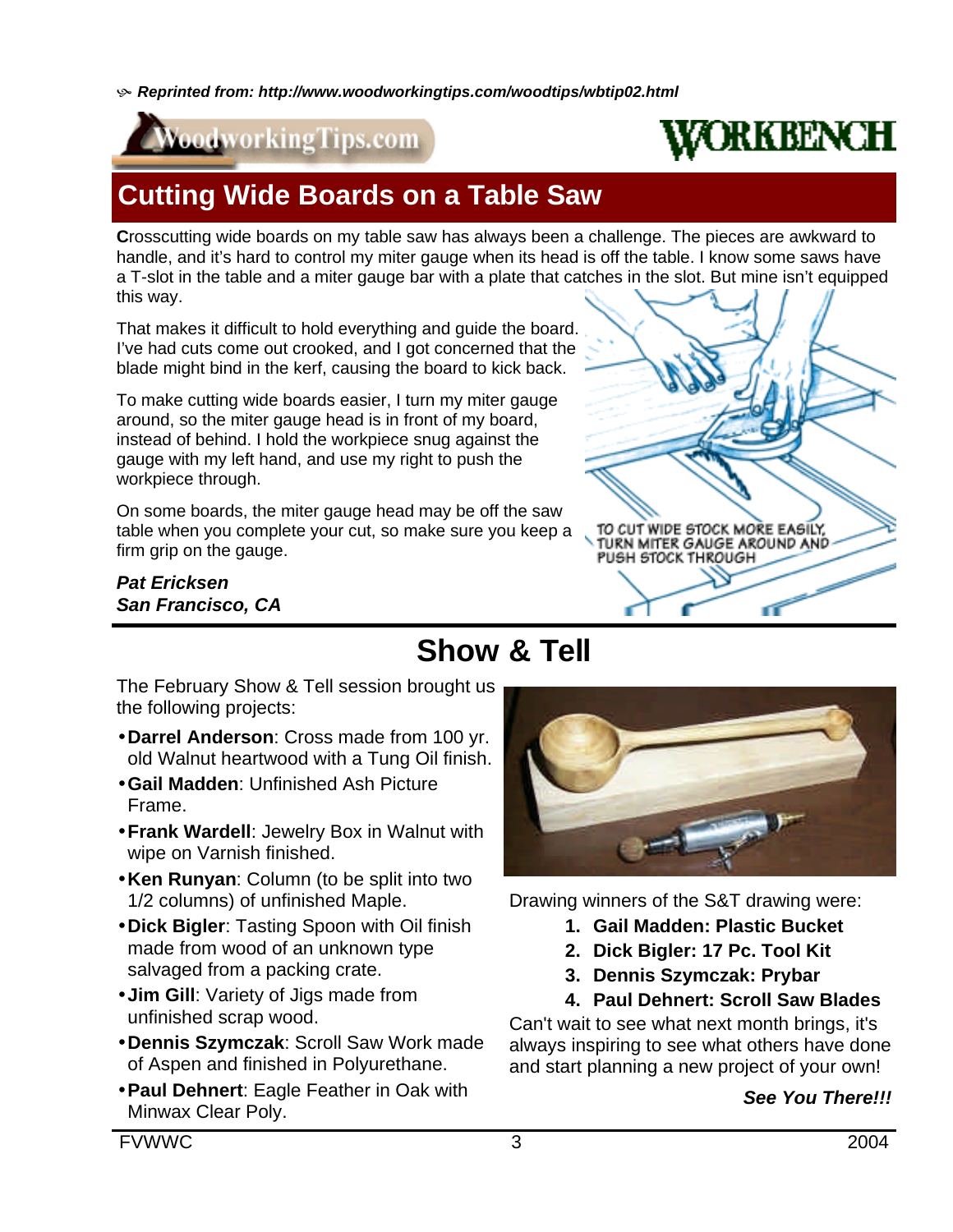# **CLASSIFIEDS**

### **ASSISTANCE NEEDED**

February 11, 2004

Dear Woodworkers,

I'm writing on behalf of the Fox Valley Hospice. We have our annual fundraiser coming up May 4 and wondered if any of you would be interested in donating some items to our Silent Auction or raffle baskets. We have an American Girl basket this year that could use some doll furniture for an 18 inch doll. They are particularly looking for an armoire and a table and chairs. We also have a silent auction item that is "let's pretend" dress up. We have numerous costumes , shoes and hats but need a trunk or toy chest to hold them all something perhaps 28 inches long and maybe 17 inches deep. Those don't have to be exact measurements, I'm just letting you know how much room the costumes take up.

If you are not familiar with Fox Valley Hospice, we are a unique organization , in that we do not receive any federal or state funds but operate strictly on donations received from our communities. All our programs and services are free of charge.

We have been privileged to meet the needs of over 10,000 patients and their families with life threatening and terminal illnesses and

those experiencing the death of a loved one. We service ALL ages.

If anyone is interested in donating some items, they can email me or hospice. We need items by the end of March. That does not give much time, I know. But we were hoping perhaps that someone already had some of these things made.

Our Development Director Alderman Nancy Vance of Batavia said to be sure and let you all know how proud she is of the things you are doing for the Batavia community.

I look forward to hearing from you..

Warmest Regards,

Fran Channon harry@thechannons.com

Nancy Vance nvance@foxvalleyhospice.net

### **HELP WANTED**

#### Attention Woodworkers looking for extra cash

We are looking for someone or a few people we can contract with who can build frames for either paintings or craftworks. It is imperative that the frames be made when we need them so we need an individual or individuals who can guarantee to produce when called upon. This person(s) will have artistic license to make the frame to fit the piece. I am making this offer to the woodworking clubs I visit or am a member of. I wanted to open this opportunity to you first. The need is not urgent for us right now but we still would like to compare bids and work before we make a decision.

I would like to talk with anyone who would like to know more about this. Please share my contact information with anyone who is interested. -----

Upfront we do not need immediate work. What we do need are some preliminary quotes on cost to produce these frames so we can figure out the prices of the product we will be selling. The items we will be shipping in are arts and crafts from China which will range from paintings to pottery to sculpture and, believe it or not, antique hardware from china. It could be a simple frame for a small picture or a display box with glass and any one of these can be in any size. Not an easy task when it comes to figuring out a price scale. We would ship the arts and crafts in and then deliver them to the framer. After the work is done we would prefer the items be delivered back to us or I pick them up at one of the meetings. Again, It is very important that we have a reliable source for this work. One person can do most of the work if he or she desires but we need a guarantee that someone else will be able to assist or fill in if needed. The person will have creative license in the design of the frames with regards to appearance, type of wood and construction methods.

Hope this helps and feel free to pass this e-mail along to anyone interested. In the spirit of free enterprise and remember we are a business concerned with the bottom line, Price is a concern but overall quality will win the contract. (I am sure that quality will be no problem with this woodworking club)

Thank You, Robert Yerkes / Operations Manager TG Tools United Co. 1020 Cedar Ave. Suite 2B St. Charles, IL. 60174 Ph: 630-584-4122 - Fax: 630-584-4722 Email: TGTools@sbcglobal.net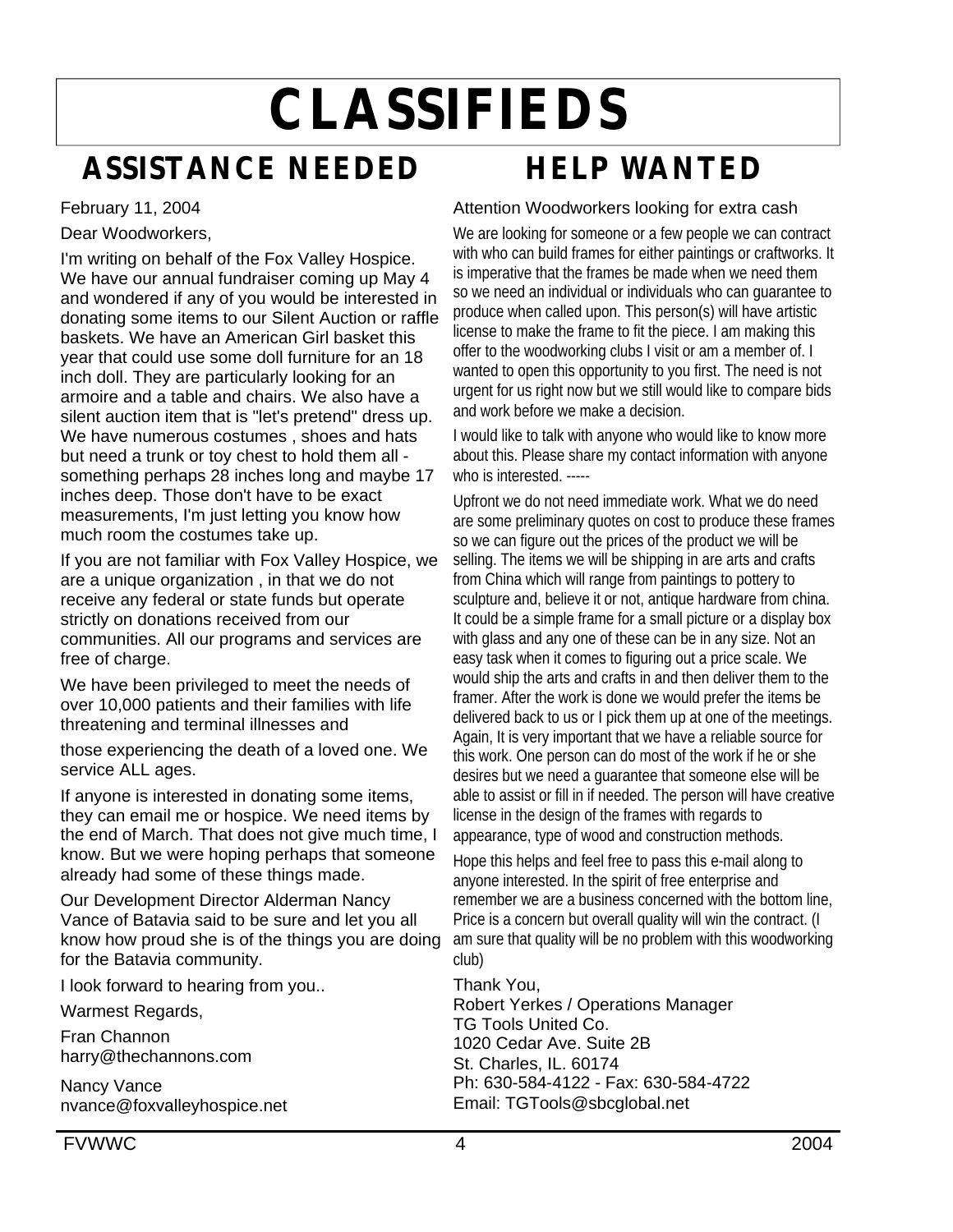## **CLASSIFIEDS**

## **FOR SALE**

ÿ**Delta Industrial Model 23-710 Sharpening** 

**Center** 1/5HP, 120V motor; 5" diameter, 120 grit alumin-oxide dry wheel, 8" dia., 1000-grit wet wheel and accessories. Great for

sharpening turning tools, plane blades, etc. - Used, in good condition (I have a newer one - don't need two!): \$75 Charlie Christensen: (630) 897-4877 or chrest@aquila.net



**http://www.deltamachinery.com/**

### **FOR SALE OR TRADE**

### ÿ**Circa 1919** *THE REEVES* **Wood Split Pulleys**

- -- All bolts -- Center Pillow Block to tighten. 1. 14" OD - 3 1/2" ID Shaft with 6 3/8"
- 2. 13 1/2" OD 1 1/14" ID Shaft with 6 1/4"
- 3. 16" OD 3 1/2" ID Shaft with 4 5/8"
- Contact Mike Biro to discuss

sale or trade: (630) 879-6486 or MICHAELSB47@aol.com



**≻ Free to Members:** Contact me at least 3 weeks prior to each meeting at: (630)897-4877, Fax/(630)844-3385 or fwoodworkers@fvwwc.org *-- Editor, Linda G. Christensen*

### **FVWWC DRAWING**

#### Drawing winners in February were:

- 1. **Dick Bigler: DeWalt DW321K Jigsaw Saw Kit**
- 2. **Jean-Pierre : Clamp Set**
- 3. **Frank Behm: Set of Marple Chisels**
- 4. **Harry Davis: Safety Gloves**

For March we will again have a choice of 1st Prize items, along with the secondary items:

### **Ryobi Oscillating Spindle Sander - Model OSS500**

- - ▶ Large cast iron work surface for added convenience and extra stability
	- $\triangleright$  Dual action (rotary combined with up and down) for fast, burn free contour sanding
	- $\geq$  Quiet, powerful, permanent magnet motor for extended use
	- $\triangleright$  All rubber spindles and sandpaper conveniently store on-board for easy access
	- $\triangleright$  Built-in dust port to maintain a clean work area

### **http://www.ryobitools.com/**

### **Porter-Cable Air Compressor**

- ÿ Model CPFAC2600P 2 Peak HP, .8 HP Running
- $\triangleright$  Built-in automatic thermal overload protection
- $\triangleright$  Larger Easy to read regulated air pressure gauge
- ▶ Universal, High-FloSM, push-to-connect coupler in air outlet
- $\triangleright$  One year warranty

#### **http://www.portercable.com/**



*...See you at the meeting!*

**Charlie Christensen, Raffle Chairman**